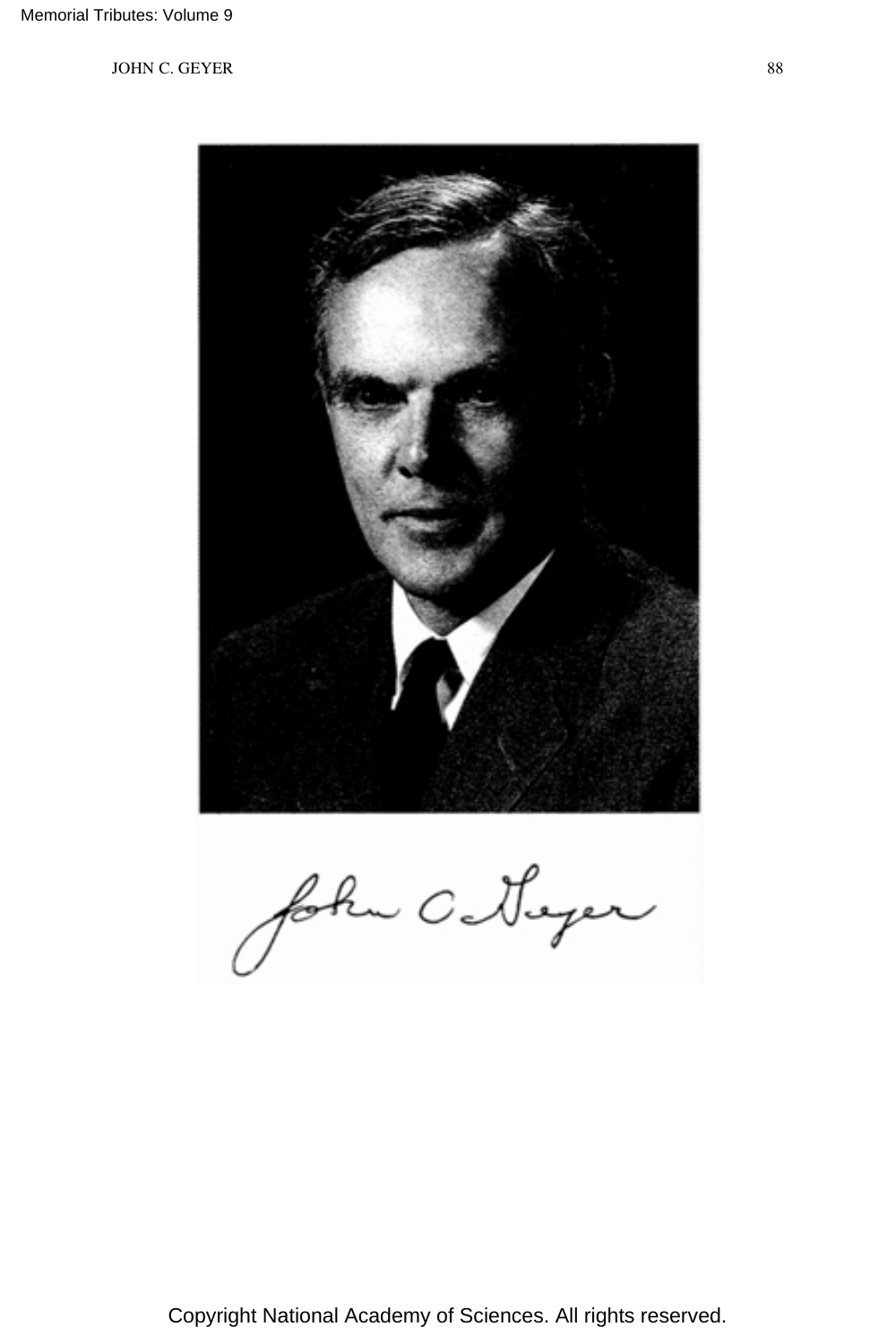# **JOHN C. GEYER**

### *1906–1995*

#### WRITTEN BY JOHN KNAPP

#### SUBMITTED BY THE NAE HOME SECRETARY

**J**OHN C. GEYER, for many years professor of environmental engineering and chairman of the Department of Geography and Environmental Engineering at the Johns Hopkins University, died in Baltimore, Maryland, on May 2, 1995. He is survived by his wife, Andy, a daughter, Joellen, and a legion of former students and professional colleagues who found their lives enriched by the example of this gifted teacher and engineer.

Johnny Geyer was born in Neosho, Missouri, on August 11, 1906. He attended Drury College in Springfield, Missouri, 1925 to 1927, transferring later to the University of Michigan, where he was graduated in 1931 with a bachelor's degree in civil engineering. He then entered Harvard University to study under Gordon Fair and while there taught half-time on an Austin Teaching Fellowship. He completed a master's degree in 1933 and went to the University of North Carolina at Chapel Hill (UNC) in 1934 as an instructor and later assistant professor of sanitary engineering. In 1937 he joined Abel Wolman at the Johns Hopkins University, where he would spend the rest of his professional career, except for leave during World War II. He spent the year 1942 to 1943 in Washington, D.C., as assistant chief engineer for the Health and Sanitation Division in the Office of Inter-American Affairs, before accepting a commission in the U.S. Naval Reserve. As a lieutenant and later as a lieutenant commander, he served in preventive medicine for the Bureau of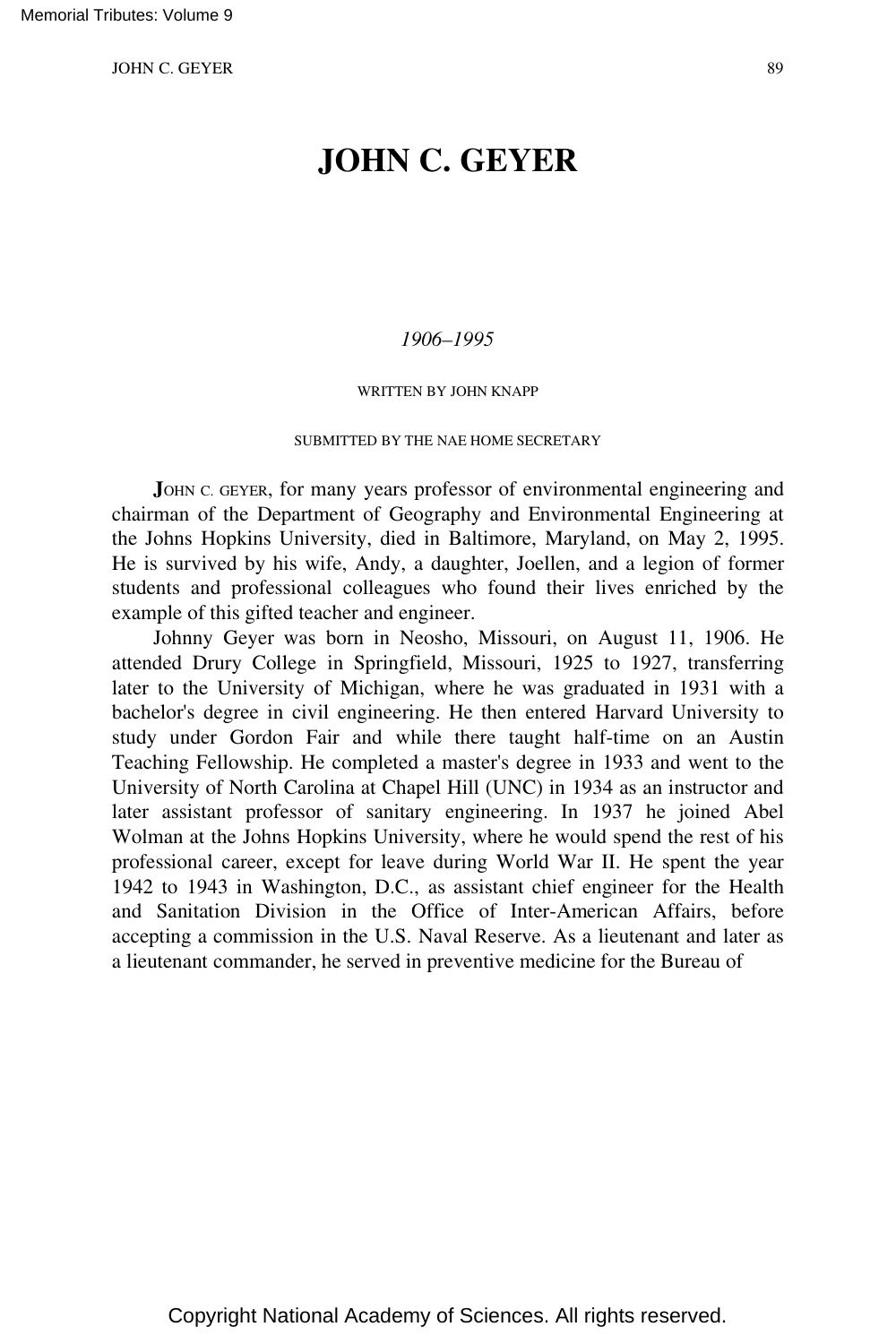Medicine and Surgery until 1946 when he returned to Johns Hopkins. He had earned his doctorate in engineering in 1943, and in 1948 he was promoted to full professor. In 1957, after spending the previous year on leave in Santiago, Chile, with the World Health Organization, he succeeded Abel Wolman as chairman of the Department of Sanitary Engineering and Water Resources. He continued as chairman until 1970, which included the early years of a creative combination of faculties into the current Department of Geography and Environmental Engineering. Active for another ten years in consulting and public service, he accepted emeritus status in 1980 and retired. One of the highlights of those last active years was serving as a trustee of Drury College, where he had begun his collegiate career with a grounding in the liberal arts. In 1969 the college conferred on him an honorary doctorate of science.

The scope of Johnny Geyer's professional interests and accomplishments was astounding; it ranged over the entire field of water and wastewater engineering-municipal and industrial, wells or rivers or estuaries, from statistical hydrology to nuclear reactor safety. He was the principal investigator or research adviser for pioneering studies of residential water use, small sewer design, urban storm water management, radioactive waste disposal, low flow augmentation, and thermal discharges from power plants. The results of these studies continue to be sought by investigators and practitioners throughout the world. He published widely over a forty year period, often in collaboration with his students. However, his most acclaimed work came with the publication of *Water Supply and Waste-Water Disposal* (John Wiley and Sons, New York, 1954) when he and Gordon Fair collaborated to bring the profession its first modern textbook, one that presented "principles rather than practice . . . rationality rather than rule of thumb." This book was followed in 1966 and 1968 by two volumes when Fair and Geyer were joined by their colleague, Daniel A. Okun, of the University of North Carolina as third author. Again, the approach was to present primarily the underlying science while not neglecting the art and culture of practice. By means of these texts, including single volume editions intended for undergraduate instruction, the authors